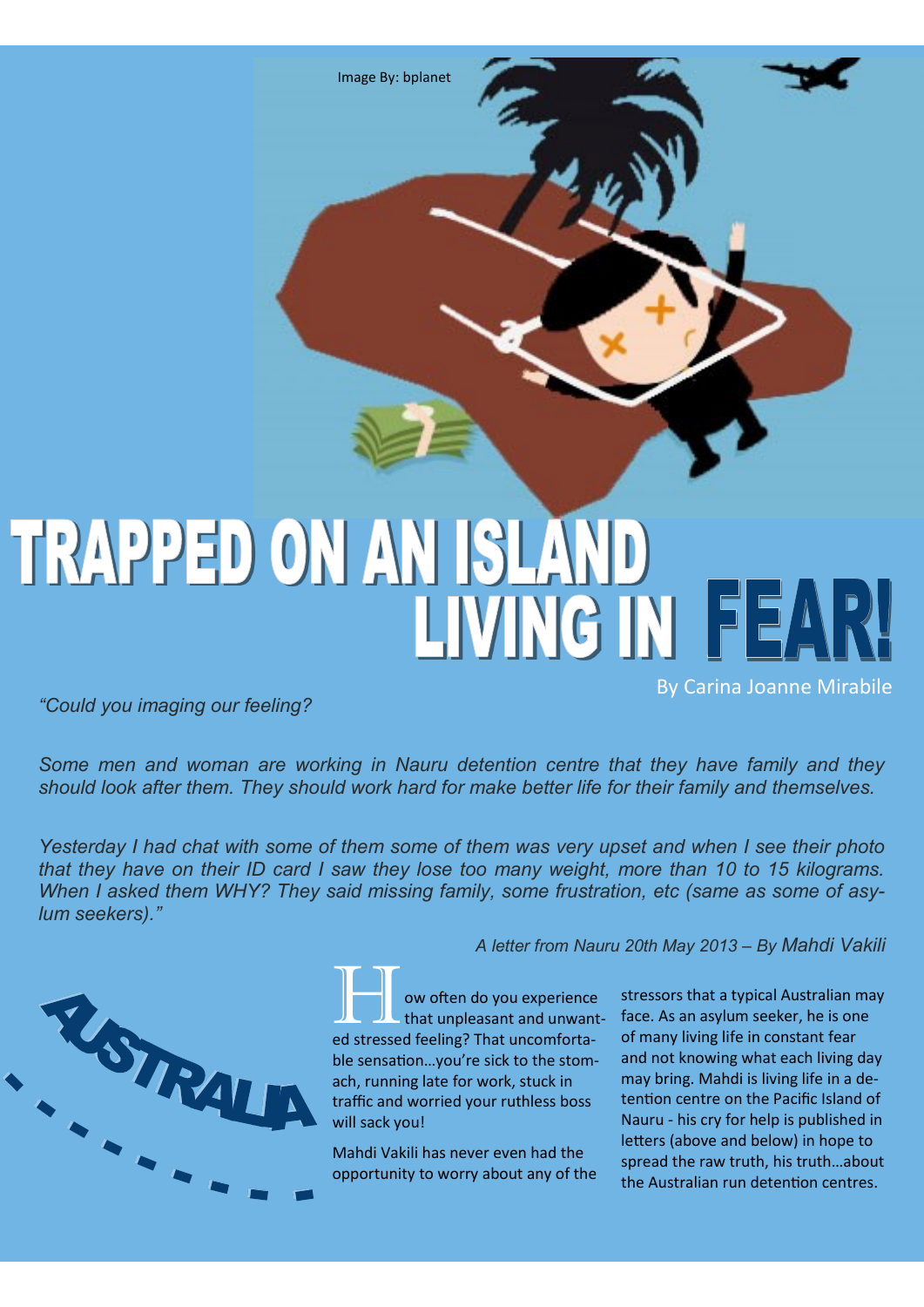## **NAURU**

auru, a South Pacific Island in Micronesia is approximately 4000 kilometers' North West of Australia. Nauru is the smallest Nation in the South Pacific, and the second smallest nation by population in the world! In fact, it's not far behind the smallest nation (by population) Vatican City! Estimated in 2011 the Island has as little of 9,378 residents with Nauruan's, European's, Chinese and other Pacific Islander's as the top four ethical groups living on it.

## **At this point you're perhaps questioning why this 'diminutive' island has anything to do with Australia?**

Well actually, the island is a Phosphate rock, which allows strip-mining operations, boosting the highest percapita income in the world. Phosphate reserves were becoming exhausted and the environment was becoming extremely harmed from the mining operations. The Island's economy took a three sixty turn and its wealth started to diminish. From 2001 Nauru accepted economic aid from the Australian Government in exchange for two Regional Processing Centre's for the purpose of processing asylum seekers International protection claims.

Who are asylum seekers? They are an innocent person who has left (usually fled) their unsafe country of origin, seeking International protection but whose claim

for refugee status has not yet been determined. The United Nations High Commissioner for Refugees processes their refugee status application and



individuals simply seeking a greater

life to detention centers, they are not managed well.

It seems that whilst the Australian Government has gained from this transaction by keeping Australia 'asylum free', the refugees who fled from heartache and poor conditions are the real ones suffering in much worse conditions. Those found in detention camps are exposed to high risks of developing severe psychological disorders, including depression and anxiety, leading to self-harm and suicide. Community relations manager, Bob from Coalition for Asylum Seekers, Refugees and Detainees says everything has become like "prison centre's, creating anxiety amongst people, especially when they are feeling vulnerable" due to leaving their families and loved ones.

Merian Evers a Veterinarian Nurse,